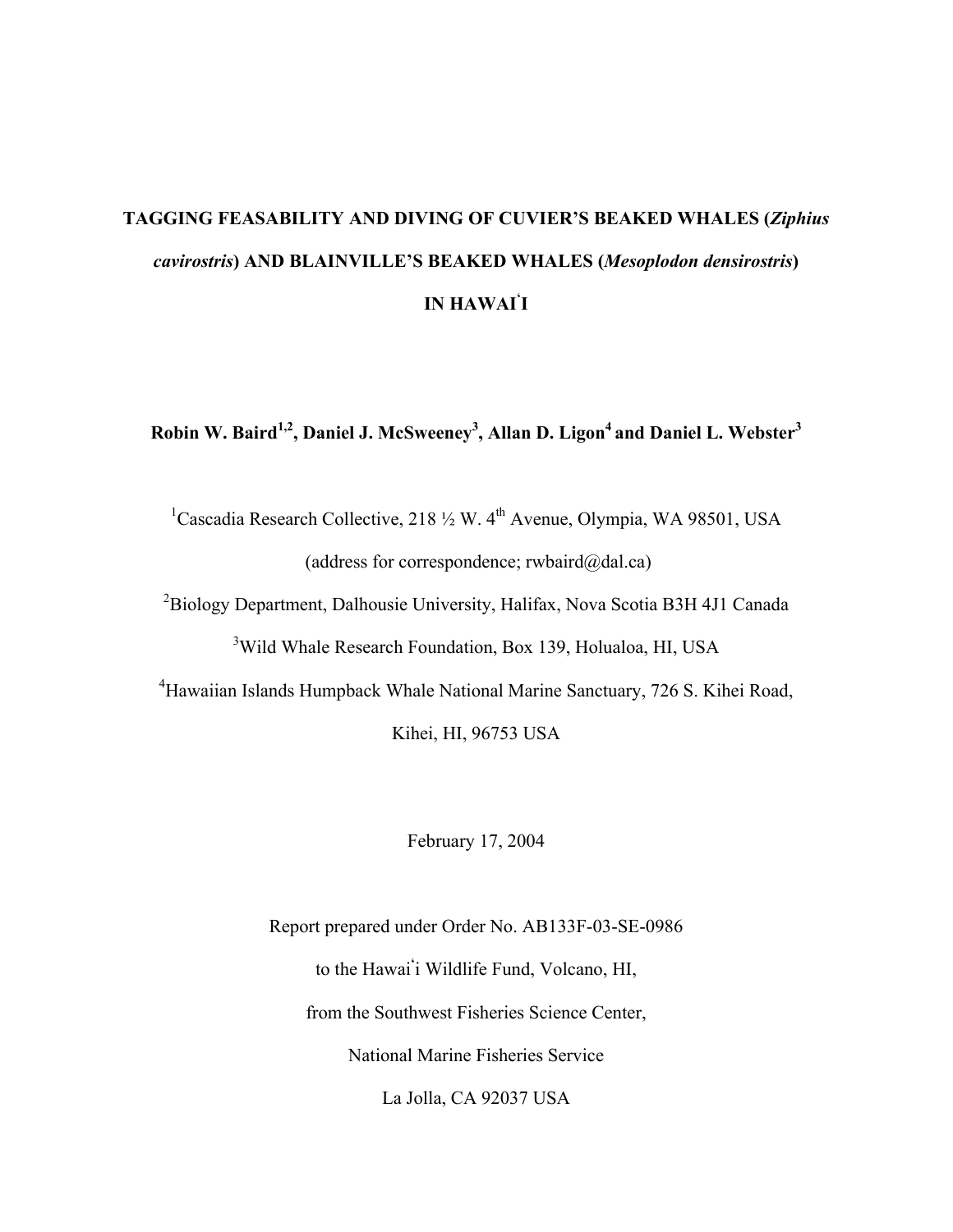### **ABSTRACT**

Detailed information on diving (sub-surface) behavior of beaked whales (family Ziphiidae) is only available for one of the 21 recognized species. Information on diving behavior of additional species within the family Ziphiidae is needed to evaluate their susceptibility to impacts from anthropogenic sound (such as high-intensity sonars) and to develop correction factors for survey-based estimates of abundance or density. In 2002 and 2003 we attempted to collect dive data on two species of beaked whales, Cuvier's (*Ziphius cavirostris*) and Blainville's (*Mesoplodon densirostris*), in Hawai' i, using remotely-deployed suction-cup attached time-depth recorder/VHF radio tags. We covered 4,144 km of trackline during 327 hours of search effort, and encountered three groups of *M. densirostris* (group size range 1-9, mean = 3.7) and eight groups of *Z. cavirostris* (group size range 1-5, mean = 2.9). Seven tagging attempts were made, and two tags attached, one to a *Z. cavirostris* (attachment duration minimum 7 h) and one to a *M. densirostris* (attachment duration 2.09 h). These are the first tags that have been deployed on either species. The *Z. cavirostris* tag was not recovered, but a combination of VHF signals and visual observations resulted in recording of 12 long-duration dives (duration range 19-87 min, mean = 31.5). The tagged *M. densirostris* remained in a social group for at least 1.88 hours after tagging. Dives during this social period averaged 7.47 min in duration (SD=2.49), to an average depth of 58.6 m (SD=35.5), and the whale spent  $\sim$ 26% of its time in the top 10 m of the water column. One dive to 890 m, with an estimated duration of at least 23.3 min, was likely for foraging. Given the bottom depth in the area, this dive was likely to, or close to, the bottom. This study has demonstrated that tagging of these species is feasible, and that *M. densirostris* may dive deeply for foraging.

#### **INTRODUCTION**

Based on their deep-water distributions, long dive times, and the habits of their prey (documented from stomach contents), beaked whales are thought to be deep divers (Mead 1989; Heyning 1989). However, of the 21 recognized species in the family Ziphiidae, information on depth-of-dive and sub-surface behavior has only been published for one, the northern bottlenose whale (*Hyperoodon ampullatus).* Using suction-cup attached time-depth recorders, Hooker and Baird (1999) collected just over 30 hours of dive data from two *H. ampullatus*, documenting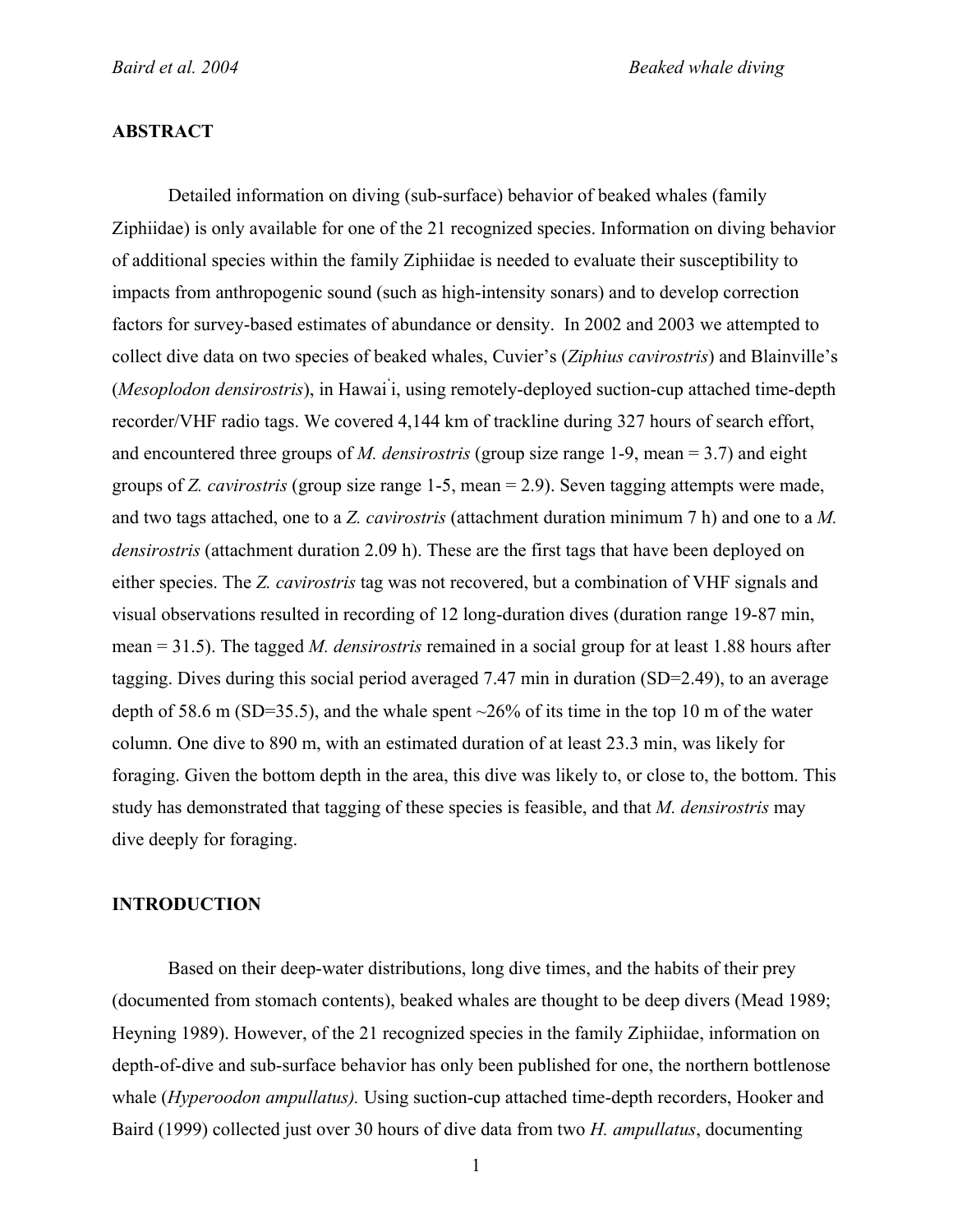regular dives to over 800 m, with a maximum recorded dive depth of 1,453 m. Dives appeared to fall into two discrete categories; short-duration (mean  $= 11.17$  min) shallow dives, and longduration (mean = 36.98 min) deep dives (Hooker and Baird 1999). Observational information on dive durations is available for several additional species of beaked whales, with median dive times of 28.6 min for Cuvier's beaked whales (*Z. cavirostris)*, 20.4 min for *Mesoplodon* spp., and 15.5 min for Baird's beaked whales (*Berardius bairdii*) (Barlow 1999).

Diving habits of beaked whales are of interest both from a biological and a management or conservation perspective. Information on diving behavior can be used to examine habitat use and habitat partitioning, foraging ecology, and diel patterns of behavior. From a management perspective, two issues are particularly relevant for beaked whales. Animals which spend long periods of time beneath the water's surface are likely to be missed during shipboard or aerial surveys. Without taking diving patterns into account, abundance estimates may be negatively biased (see Barlow 1999). In addition, beaked whales appear to be susceptible to impacts from high-intensity sonars (Simmonds and Lopez-Jurado 1991; Frantzis 1998; Balcomb and Claridge 2001; US Dept of Commerce and US Navy 2001; Jepson et al. 2003). Whether their susceptibility to these impacts is due to anatomical or behavioral characteristics, or a combination of these, is unknown. But sound exposure will vary by depth, so the depth at which beaked whales spend their time is important in assessing risk of exposure to high intensity underwater sounds.

The two primary species involved in the multi-species mass strandings associated with naval activities are *Z. cavirostris* and Blainville's beaked whales (*Mesoplodon densirostris*). We have attempted to obtain dive data from both species in Hawaiian waters and report here results from two tag deployments.

#### **METHODS**

Field efforts were undertaken during 10 days in September/October 2002 and 13 days in October 2003 off the west coast of the island of Hawai<sup>'</sup>i (19<sup>o</sup>-20<sup>o</sup>N, 156<sup>o</sup>W). Two vessels were operated simultaneously, a 6-m and a 9-m Boston Whaler, each independently searching for beaked whales and other species of cetaceans. Two to five observers on each vessel scanned 360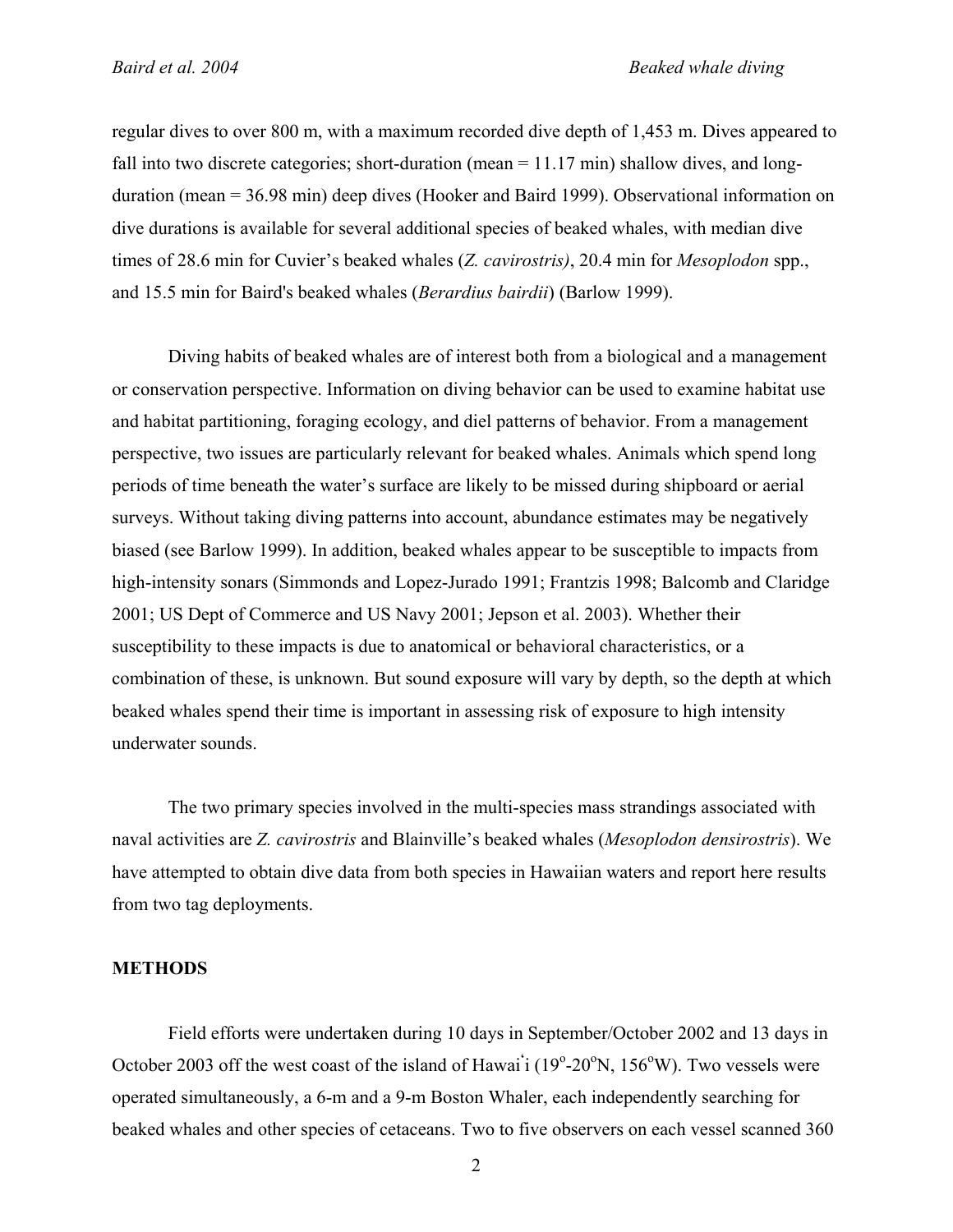degrees, and the study area was transited at 15-30 km/hr. Effort data were collected with automatic location information recorded on board each vessel's GPS every 5 minutes. Kriging was used to interpolate depths at 5-minute effort locations (and sightings) using *Surfer* Ver. 6.0 (Golden Software) and digital bathymetry data obtained from NOAA. For each encountered group we recorded species, location and group size, and attempted to obtain identification photographs. Efforts during 2002 were primarily focused on short-finned pilot whale (*Globicephala macrorhynchus*) tagging, and efforts to tag beaked whales were only undertaken during two encounters. During 2003 all beaked whale groups were approached for tagging.

Tags were the same as those used in several other studies of cetacean diving (e.g., Hooker and Baird 1999; Baird et al. 2001, 2002), which included a Mk8 time-depth recorder (Wildlife Computers, Redmond, WA), and a VHF radio transmitter (Telonics, Mesa, AZ), housed in a custom-made syntactic foam body, and attached to a whale with an 8-cm diameter suction cup. Tags weighed approximately 450 grams. Depth and velocity were recorded at one-second intervals, with a depth resolution of 1 m. Velocity readings were uncalibrated and are thus presented as relative velocity.

Tags were deployed by crossbow (Barnett RX-150). Once tagged, whales were followed using VHF signals and visual observations. Information on location, group size, distance of the nearest neighbor to the tagged animal, and speed and direction of travel, were recorded at each surfacing. Sex and age of tagged animals were determined based on pigmentation patterns, body scaring, presence or absence of erupted teeth, and body size (Heyning 1989; Mead 1989). Tags were recovered using VHF signals, and data were downloaded to a PC using Mk8Host (Wildlife Computers). Temperature-related drift in depth values (see Hooker and Baird 2001) was corrected with the program Instrument Helper (Wildlife Computers). Rates of descent and ascent were calculated using periods of relatively constant descent/ascent lasting at least 25% of the period of descent/ascent.

#### **RESULTS**

During 2002 we had 154 hours of search effort, covering 1,649 km of trackline, while during 2003 we had 173 hours of search effort covering 2,495 hours of trackline (Figure 1). Most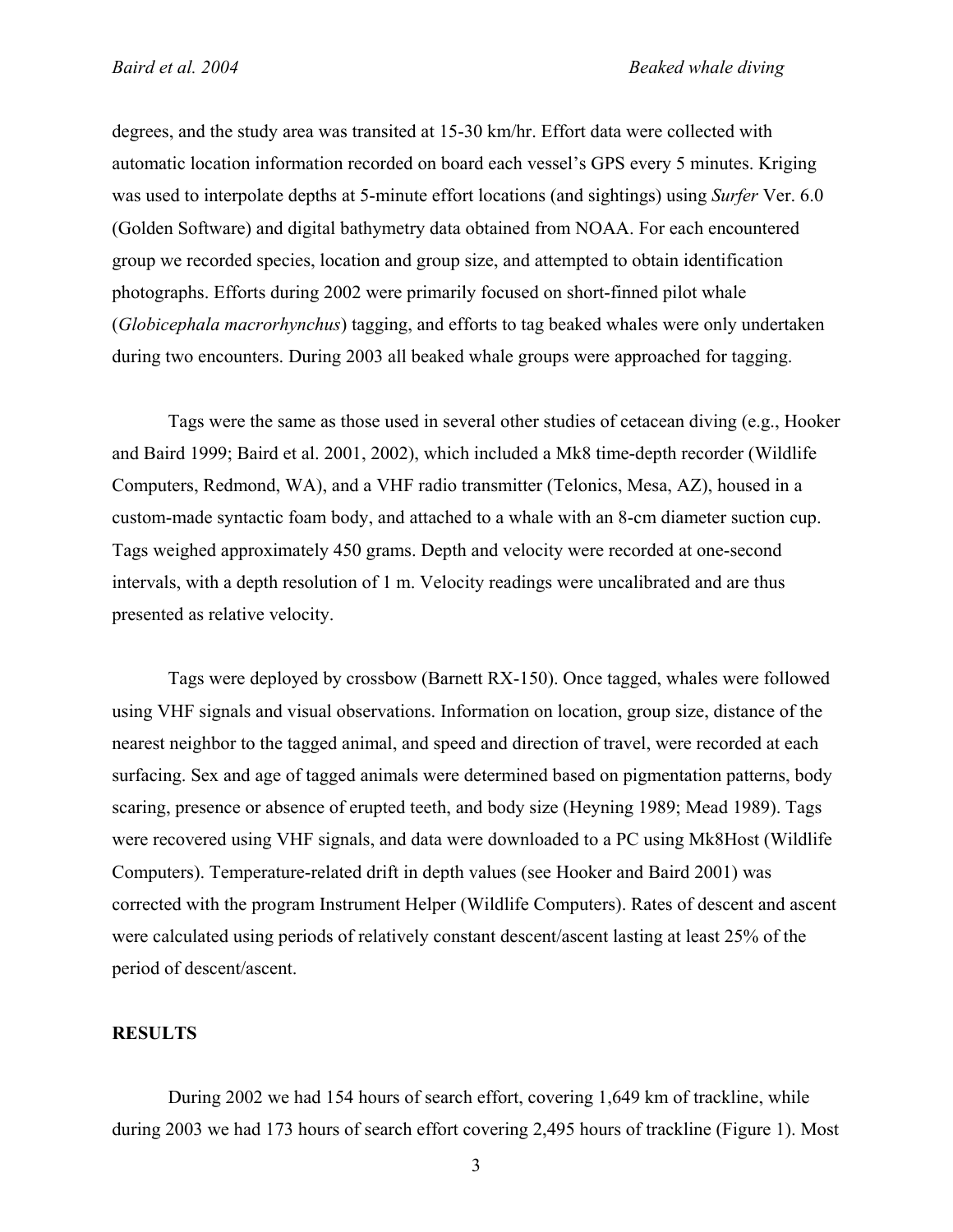of the effort was in sea conditions of Beaufort 3 or less. Approximately 80% of survey effort was in water depths ranging from 500-2,000 m (depth mean  $= 1.463$  m, SD = 752 m, median  $= 1.226$ m), with some effort out to 4,500 m (Figure 2). Beaked whales were encountered on 11 occasions, with five encounters in 2002 and six encounters in 2003. Three encounters were with *M. densirostris* (group size range 1-9, mean = 3.7, SD = 4.62) and eight encounters were with *Z. cavirostris* (group size range 1-5, mean  $= 2.9$ , SD  $= 1.36$ ). Depth distributions of both species differed from the depth distribution of effort (Mann-Whitney U-test, p = 0.004 *Z. cavirostris* vs. effort; p = 0.01 *M. densirostris* vs. effort), with *Z. cavirostris* found in significantly deeper water (median  $= 1.933$  m, mean  $= 2.117$  m, SD  $= 540$  m) and *M. densirostris* found in significantly shallower water (median = 587 m, mean = 623 m,  $SD = 156$  m) than our search effort.

We approached beaked whales for the purposes of tagging during eight encounters, though actual tagging attempts were made during only four encounters, two each with *Z. cavirostris* and *M. densirostris*. There were seven tagging attempts, three with *Z. cavirostris* and four with *M. densirostris*. Tags were successfully deployed in two of the seven attempts: one on an adult male *M. densirostris* (on 24 September 2002), and one on an adult female *Z. cavirostris*  (on 27 September 2002). Reactions to tagging consisted of a fast dive (the *Z. cavirostris*) or a tail slap and a fast dive (the *M. densirostris)*; in both cases tagged whales returned to pre-tagging behavior when next seen (on the surfacing following tagging), remaining with and exhibiting similar behavior to other whales in the group. Both successful taggings were of whales in larger groups (nine *M. densirostris*; five *Z. cavirostris*).

The *Z. cavirostris* tag remained attached for a minimum of 7 hours, during which time the tagged animal was followed. Failure of the VHF transmitter, confirmed through visual observation of the tag on the whale with no VHF signals, resulted in loss of this tag. During the time the tagged whale was followed, durations of most of the long dives (dives  $> 2$  minutes) were documented, and ranged from 19-87 minutes ( $n = 12$ , mean = 31.5 min, median = 22.5 min,  $SD = 21.9$ ).

The tagged *M. densirostris* was the only adult male in a group of nine individuals; four of the individuals in the group appeared to be adult females, and the remaining four were juveniles. This tag remained attached for 2.09 h, and the tagged animal was followed until the last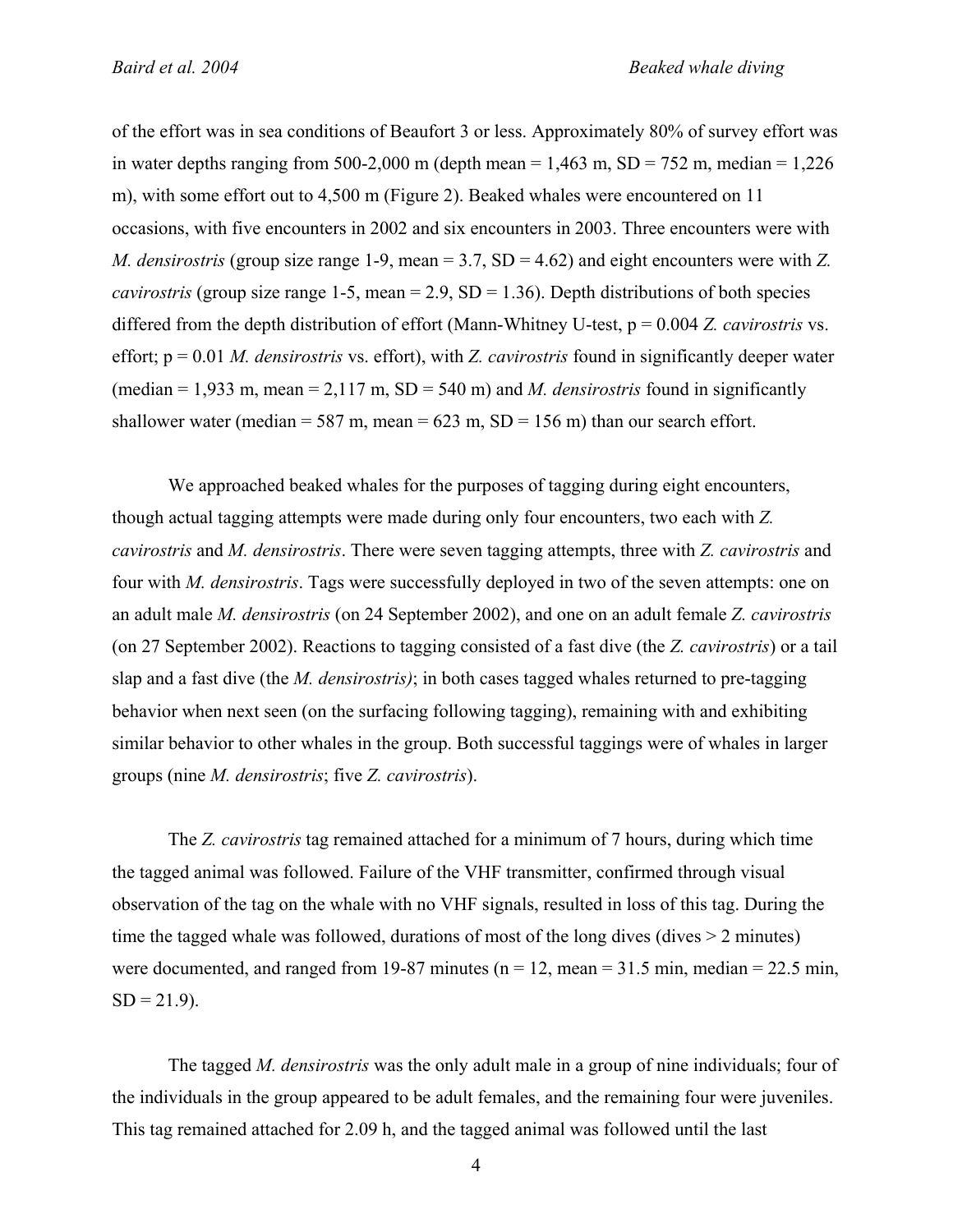surfacing before the tag fell off (1.88 h after deployment). Group size remained constant for the duration of the encounter, and direction of travel was inconsistent. All individuals remained within approximately 20 m of each other when at the surface, and all individuals surfaced within 1-2 minutes of each in discrete surfacing bouts. Distance to its nearest neighbor was documented for the tagged whale during 6 of the 10 surfacing bouts, and it remained within 1 to 5 m of its nearest neighbor. Based on all these characteristics, behavior of the group was considered to be "social" during the encounter. Behavior of the group during and following the last documented dive is not known (the group was not seen again). Bottom depth in the vicinity of the tagged whale was between 570-914 m during the duration of the encounter.

Thirteen discrete dives (>3 m) were documented from the *M. densirostris* TDR deployment. Dive durations (Table 1) were only available for 12 of these dives, as the tag detached part way through the  $13<sup>th</sup>$  dive. Maximum depth was determined for all 13 dives (Table 1). On the  $13<sup>th</sup>$  dive the whale had leveled off 3.6 min prior to tag detachment, and thus was unlikely to dive deeper. Using the rate of descent as a proxy for the rate of ascent, minimum duration of the  $13<sup>th</sup>$  dive was estimated. As the ascent had not yet begun, and the descent rate was generally higher than ascent rate on the other dives (Table 1), the estimated duration of the  $13<sup>th</sup>$ dive is likely to be negatively biased. The proportion of time spent at different depths in the water column is shown in Table 2 and Figure 3. Velocity varied with depth (Figure 4). Velocity in the top 20 m of the water column (median  $= 1.2$ ) was significantly higher (Mann-Whitney Utest,  $p<0.0001$ ) than velocity at greater depths (median = 0.9), though patterns in velocity were different between the shallow dives and the single deep dive (Figure 5).

### **DISCUSSION**

We were able to successfully tag both *Z. cavirostris* and *M. densirostris*, the first tags deployed on either species. Tagging success rate (two out of seven attempts) was substantially higher than for *H. ampullatus* (five out of 84 attempts; Hooker and Baird 1999) for a variety of reasons. The vessel used for the *H. ampullatus* work was a sailboat and was not particularly maneuverable at slow speeds. In addition, *H. ampullatus* often lie at the surface with only part of their back exposed, and many tagging attempts resulted in the tag skipping off the whale's body (see Hooker et al. 2001). Reactions of tagged whales, and depth and velocity data recorded from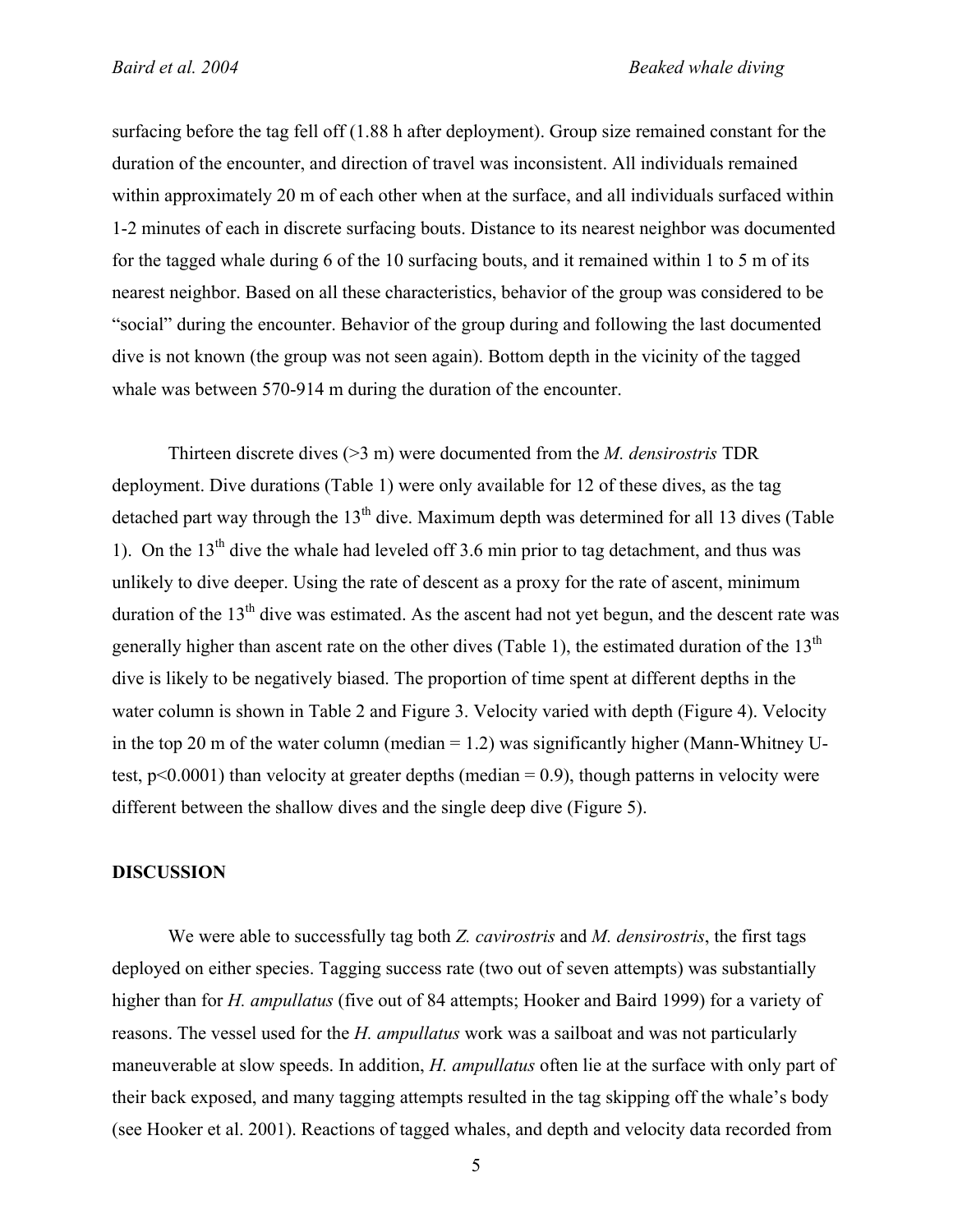the one tag recovered (Figure 4) suggests that reactions to tagging are only short-term (ie., minutes), and behavior of tagged whales should be representative.

Although only one of the two tags was recovered, our radio-tag data from the *Z. cavirostris* did allow for recording of dive durations over an extended (7 h) period, including documentation of a dive up to 87 minutes in duration. The tagged *Z. cavirostris* was in an area with a bottom depth of approximately 2,000 m, and we believe the VHF transmitter failure was a result of repeated dives to great depth (a factor likely responsible for the failure or loss of three of the five tags Hooker and Baird (1999) deployed on *H. ampullatus*). Relatively little dive duration information is available for *Z. cavirostris* (see Barlow 1999); our median dive duration (22.5 min) is lower than the median dive time (28.6 min) reported by Barlow (1999).

For the tag recovered from the *M. densirostris*, while the sample size is small (one individual, 2.09 h of dive data), these represent the first depth-of-dive data available for *M. densirostris*, and the first for any of the 14 recognized species of *Mesoplodon*. During the period the whale was followed it was generally engaged in social behavior, and thus the diving patterns should be interpreted in this context. The whale spent most of its time in the top 100 m of the water column (Table 2, Figure 3), though one deep dive was documented. Several lines of evidence suggest that the behavioral state was different for the period of the shallow dives versus the one deep dive. Rates of descent and ascent on the shallow dives (Table 1) were low (mean = 0.41 and 0.38 m/sec), similar to those reported for shallow dives of *H. ampullatus*, while the descent rate for the deeper dive (1.49 m/sec) was much greater, also similar to findings for *H. ampullatus* (Hooker and Baird 1999). Velocity during descents on shallow dives generally decreased over the descent (Figure 5), while velocity during the descent of the one deep dive followed a more complex pattern (Figure 5). Velocity was initially high and decreased over the first 160 m of the descent, there was an extended period where velocity was low (with frequent periods where the velocity meter stalled, despite the constant and relatively high rate of descent for this dive; Table 1, Figure 4), and then a period at the bottom of the dive where velocity was higher and more variable. The extended period of low velocity may represent gliding behavior, as has been documented for a number of other species of diving mammals (Williams et al. 2000). The velocity and depth profile for this dive suggests that its purpose was different from the shallower dives documented earlier and likely was reflecting a switch to foraging behavior.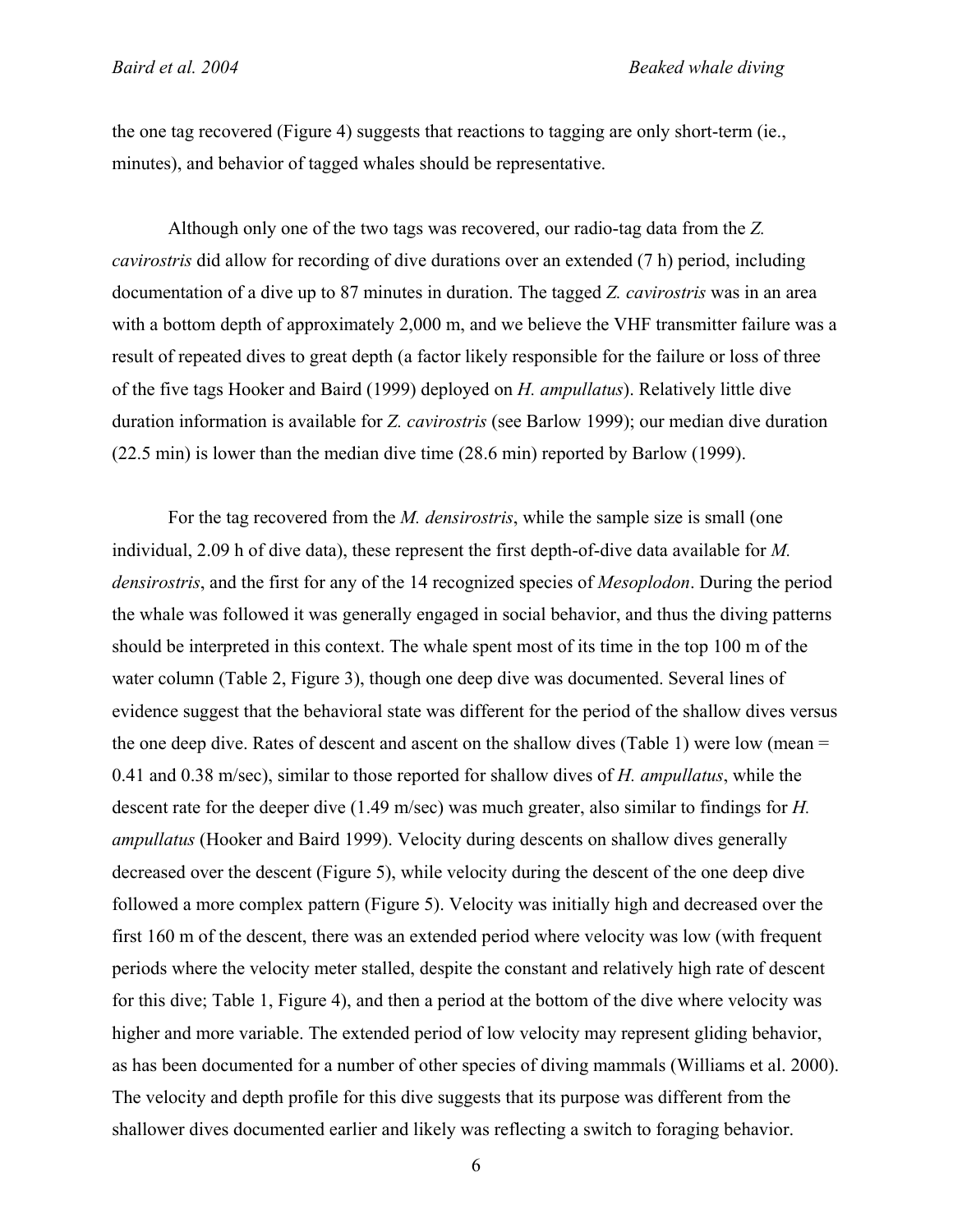Information on the proportion of time spent in the upper parts of the water column (Table 2, Figure 3) may be relevant for survey calibration (cf. Barlow 1999), although whether time in the upper 1-2 m or 3-4 m is considered will depend on the survey platform (ship-based vs. aerial surveys, respectively). Caution should be taken using the current data for such purposes, as social behavior is likely to involve more time near the surface than foraging behavior (see above).

Little is known of the diet of *M. densirostris* (see review by MacLeod et al. 2003), but the limited information available suggests this species feeds on deep-water fish and squid. Given the bottom depth in the area where the tagged whale was, the 890 m dive was likely to, or close to, the bottom, supporting the evidence from stomach content analyses that *M. densirostris* may feed at or close to the bottom.

While dive data from only a single whale was obtained, we were able to demonstrate that obtaining dive data from these species of beaked whales is feasible, although substantial levels of effort are required. Diving patterns are likely to vary with group size and behavioral state, and further efforts are clearly needed to obtain dive data from both of these species.

## **ACKNOWLEDGEMENTS**

We thank La'Ren Antoine, Erin Ashe, Mark Deakos, Mike Heithaus, Leigh Hickmott, and Greg Schorr for help in the field. Michael Parke of the National Marine Fisheries Service, Honolulu, provided access to digital depth data used in mapping and examination of depth distribution of effort, and Erin Estrada produced depth values from our effort location data and depth contours for mapping. Funding for efforts in 2003 was from the National Marine Fisheries Service, Southwest Fisheries Science Center and the U.S. Navy, facilitated by Jay Barlow. Funding for efforts in 2002 was from the Wild Whale Research Foundation. Bill Gilmartin and the Hawai**'** i Wildlife Fund administered funds in 2003. We would like to thank Wildlife Computers for providing a Beta version of the program *Instrument Helper*. Jay Barlow made helpful comments on a draft of this report. This research was undertaken under the authority of National Marine Fisheries Service Scientific Research Permit No. 731-1509 (issued to RWB).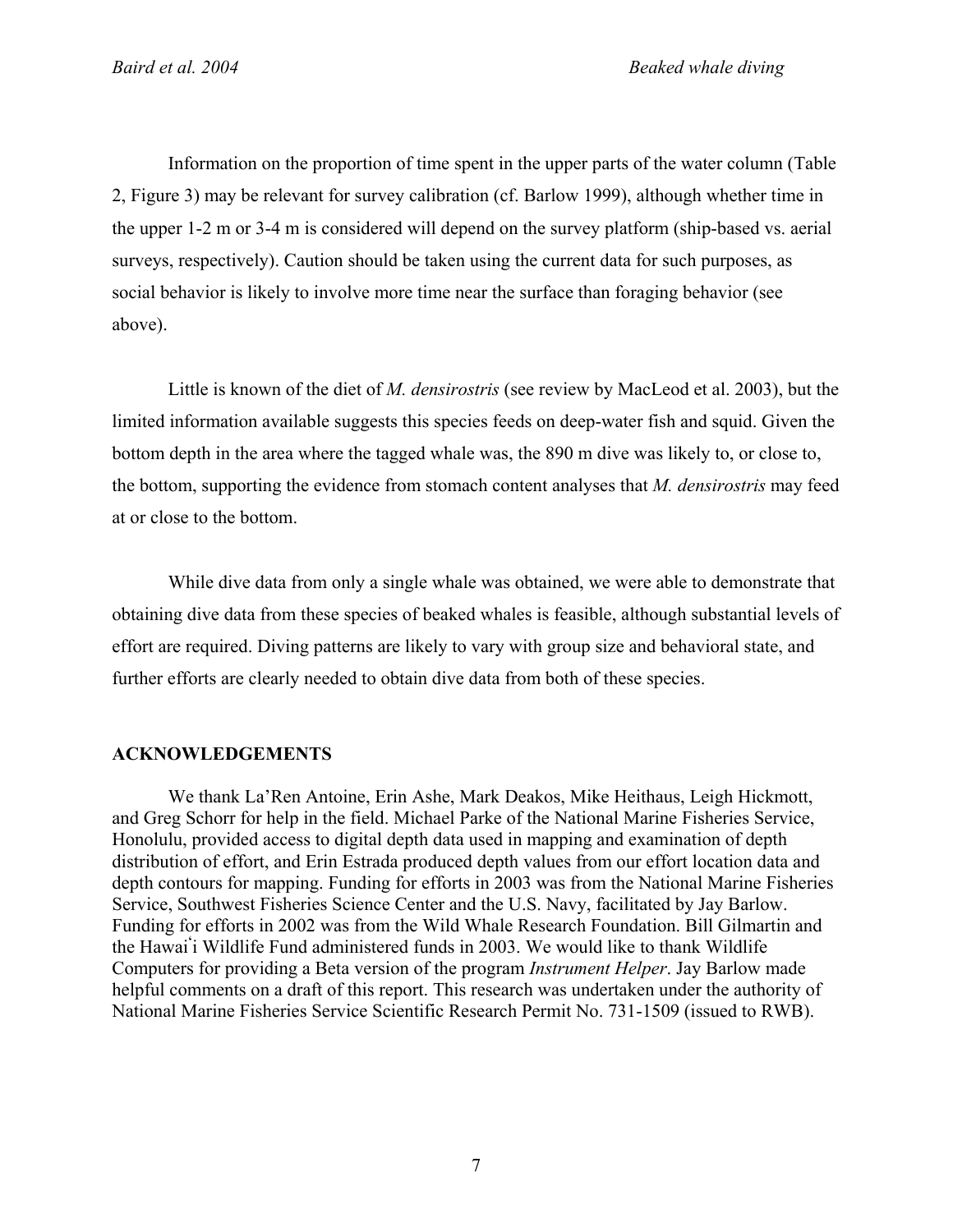# **LITERATURE CITED**

- Baird, R.W., Ligon, A.D., Hooker, S.K., & Gorgone, A.M. 2001. Subsurface and nighttime behaviour of pantropical spotted dolphins in Hawai**'** i. *Can. J. Zool.* **79**, 988-996.
- Baird, R.W., Borsani, J.F., Hanson, M.B., & Tyack, P.L. 2002. Diving and night-time behavior of long-finned pilot whales in the Ligurian Sea. *Mar Ecol Prog Ser* **237,** 301-305.
- Balcomb, K.C., & Claridge, D.E. 2001. A mass stranding of cetaceans caused by naval sonar in the Bahamas. *Bahamas J. Sci.* **5,** 2-12.
- Barlow, J. 1999. Trackline detection probability for long-diving whales. In *Marine mammal survey and assessment methods (*ed. G.W. Garner et al.), pp. 209-221. Netherlands: A.A. Balkema Publishers.
- Frantzis, A. 1998. Does acoustic testing strand whales? *Nature* **392**, 29.
- Heyning, J.E. 1989. Cuvier's beaked whale *Ziphius cavirostris* G. Cuvier, 1823. In *Handbook of marine mammals* (ed. S.H. Ridgway & R. Harrison), pp. 289-308. London: Academic Press.
- Hooker, S.K., & Baird, R.W. 1999. Deep-diving behaviour of the northern bottlenose whale, *Hyperoodon ampullatus* (Cetacea: Ziphiidae). *Proc. R. Soc. Lond. B* **266**, 671-676.
- Hooker, S.K., & Baird, R.W. 2001. Diving and ranging behaviour of odontocetes: a methodological review and critique. *Mammal Rev.* **31**, 81-105.
- Hooker, S.K., Baird, R.W., Al-Omari, S., Gowans, S., & Whitehead, H. 2001. Behavioral reactions of northern bottlenose whales (*Hyperoodon ampullatus)* to biopsy darting and tag attachment procedures. *Fish. Bull.* **99,** 303-308.
- Jepson, P.D., Arbelo, M., Deaville, R., Patterson, I.A.P., Castro, P., Baker, J.R., Degollada, E., Ross, H.M., Herraez, P., Pocknell, A.M., Rodriguez, F., Howie, F.E., Espinosa, A., Reid, R.J., Jaber, J.R., Martin, V., Cunningham, A.A., & Fernandez, A. 2003. Gas-bubble lesions in stranded cetaceans. *Nature* **425**, 575-576.
- MacLeod, C.D., Santos, M.B., & Pierce, G.J. 2003. Review of data on diets of beaked whales: evidence of niche separation and geographic segregation. *J. Mar. Biol. Ass. U.K.* **83,** 651- 665.
- Mead, J.G. 1989. Beaked whales of the genus *Mesoplodon*. In *Handbook of marine mammals* (ed. S.H. Ridgway & R. Harrison), pp. 349-430. London: Academic Press.

Simmonds, M.P. & Lopez-Jurado, L.F. 1991. Whales and the military. *Nature* **351**, 448.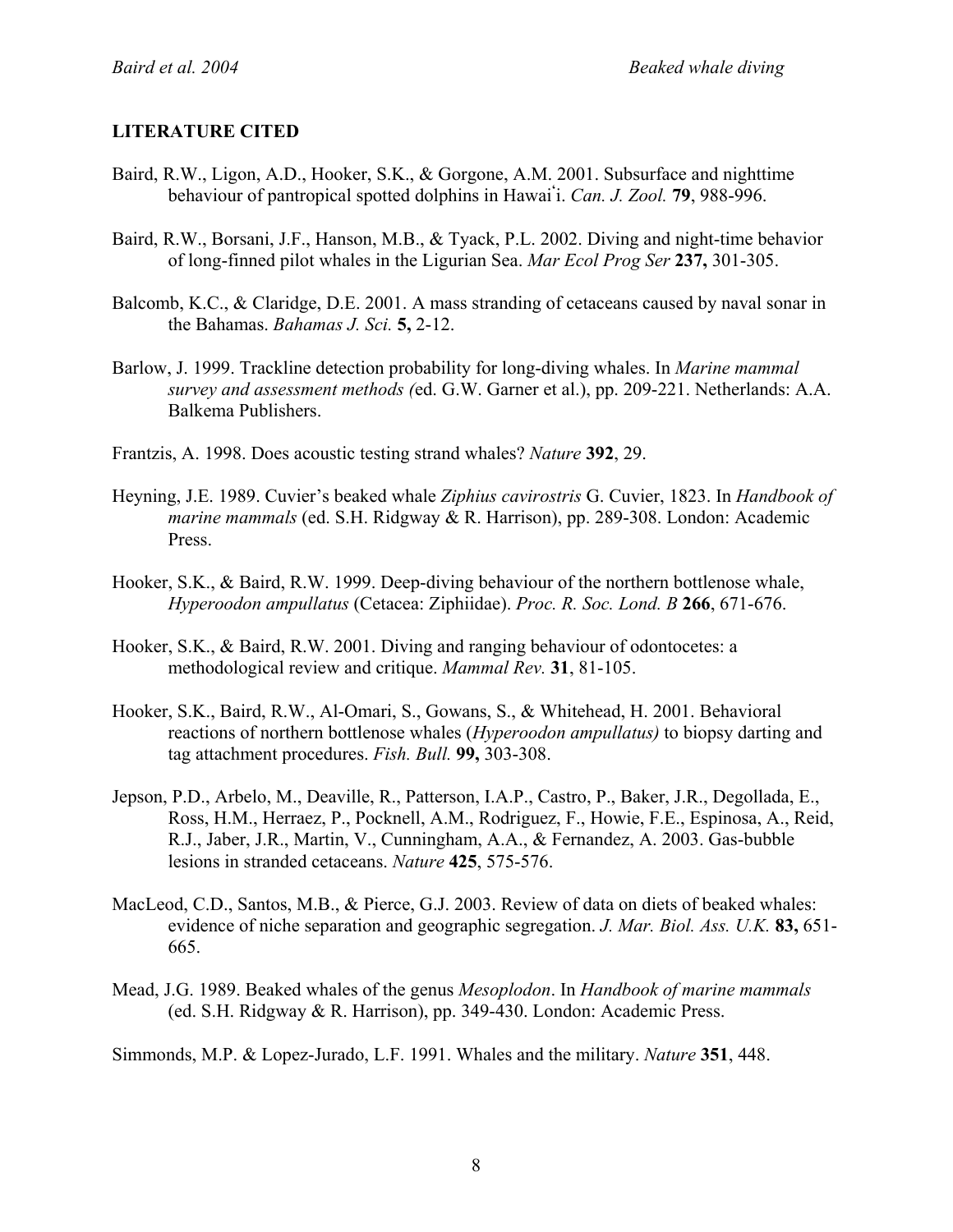US Dept of Commerce & US Navy. 2001. Joint interim report Bahamas marine mammal stranding event of 14-16 March 2000. Available from http://www.nmfs.noaa.gov/prot\_res/overview/Interim\_Bahamas\_Report.pdf

Williams, T.M., Davis, R.W., Luiman, L.A., Francis, J., Le Boeuf, B.J., Horning, M., Calambokidis, J., & Croll, D.A. 2000. Sink or swim: strategies for cost-efficient diving by marine mammals. Science **288,** 133-136.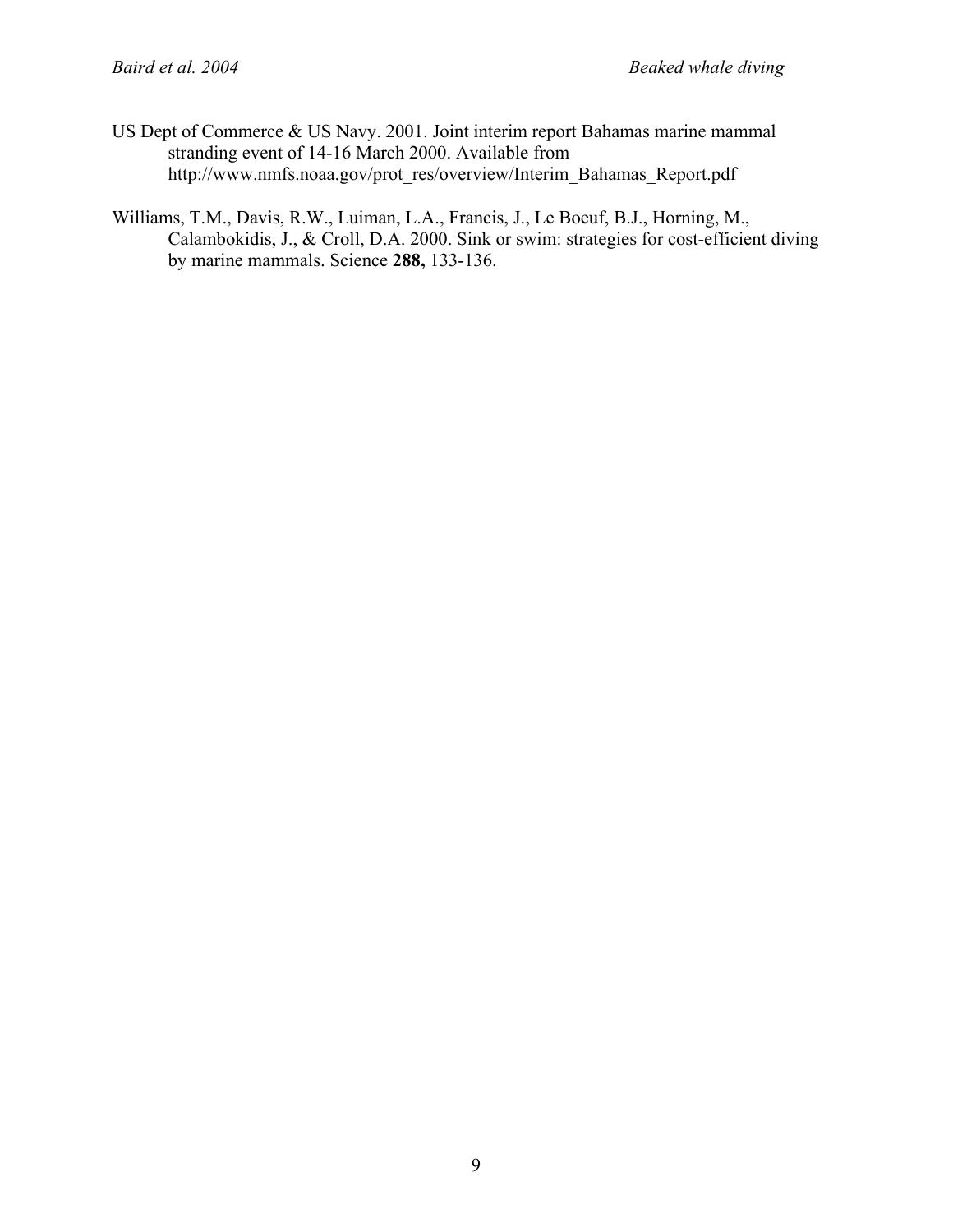| except for the single deep dive, where actual value is shown. |   |                   |                     |                         |                        |  |  |  |  |
|---------------------------------------------------------------|---|-------------------|---------------------|-------------------------|------------------------|--|--|--|--|
| Dive type                                                     | N | Duration<br>(min) | Maximum depth<br>m) | Descent rate<br>(m/sec) | Ascent rate<br>(m/sec) |  |  |  |  |
| Shallow                                                       |   | 7.47(2.49)        | 58.6 (35.5)         | 0.41(0.14)              | 0.38(0.14)             |  |  |  |  |

Table 1. Dive characteristics for a single tagged adult male *M. densirostris*. Mean and SD shown except for the single deep dive, where actual value is shown.

\*Estimate determined using rate of descent as proxy for rate of ascent.

Table 2. Percentage of time spent in different portions of the water column for a tagged adult male *M. densirostris* over a 2.09 hour period.

Deep | 1 | 23.3<sup>\*</sup> | 890 | 1.49 | na

| Top $10 \text{ m}$ |               | Top $100 \text{ m}$ |               | All         |               |
|--------------------|---------------|---------------------|---------------|-------------|---------------|
| Depth              | Percentage of | Depth               | Percentage of | Depth       | Percentage of |
| range $(m)$        | time          | range $(m)$         | time          | range $(m)$ | time          |
| $0 - 1$            | 11.17         | $0 - 10$            | 26.05         | $0 - 100$   | 87.77         |
| $1 - 2$            | 5.34          | $11 - 20$           | 23.58         | 101-200     | 3.24          |
| $2 - 3$            | 2.32          | $21 - 30$           | 7.20          | 201-300     | 0.86          |
| $3 - 4$            | 1.27          | $31 - 40$           | 5.72          | 301-400     | 0.77          |
| $4 - 5$            | 0.78          | $41 - 50$           | 4.57          | 401-500     | 0.82          |
| $5-6$              | 0.81          | 51-60               | 4.83          | 501-600     | 0.90          |
| $6 - 7$            | 0.88          | 61-70               | 5.07          | 601-700     | 1.14          |
| $7 - 8$            | 1.21          | 71-80               | 2.98          | 701-800     | 0.79          |
| $8-9$              | 0.98          | 81-90               | 4.54          | 801-900     | 3.71          |
| $9 - 10$           | 1.29          | 91-100              | 3.23          |             |               |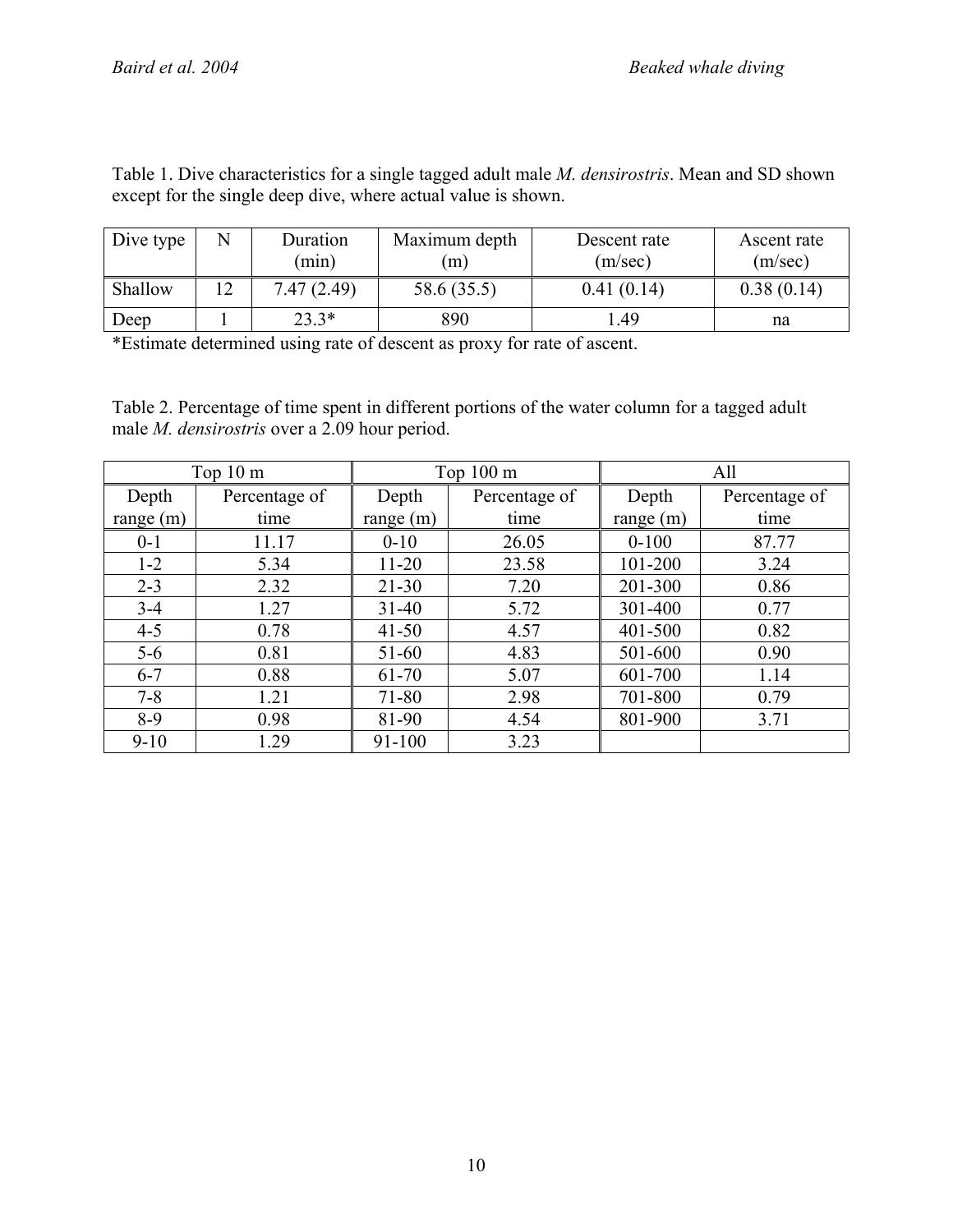

Figure 1. Survey effort (top) and sightings (bottom) of *Z. cavirostris*  $(\bullet)$  and *M. densirostris*  $(\triangle)$ off the island of Hawai**'** i in September/October 2002 and October 2003. The 100 m, 1,000 m and 2,000 m depth contours are shown in the bottom map.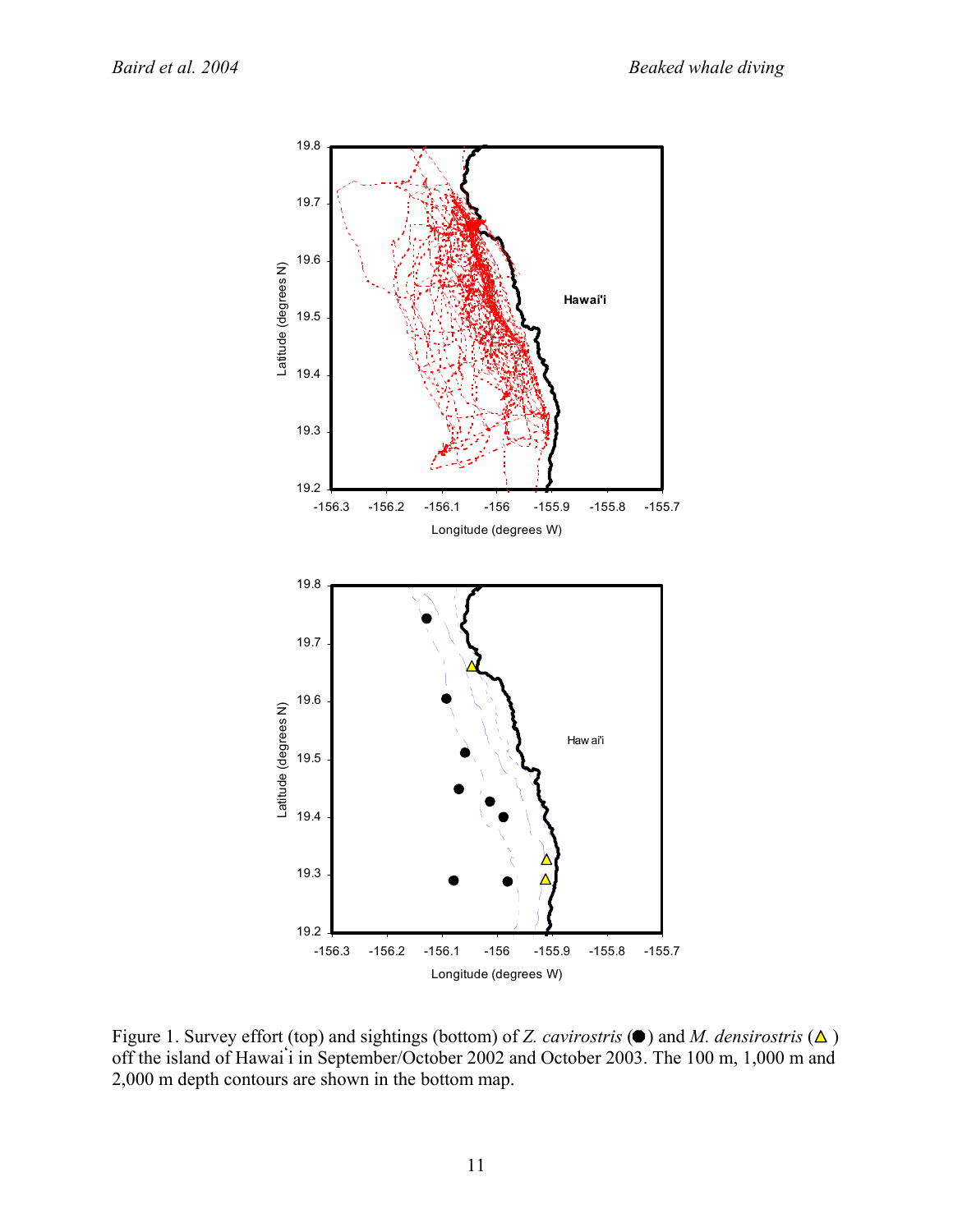

Figure 2. Depth distribution of search effort from 5-minute GPS locations. Each x-axis tick mark represents a 100-m depth bin (e.g., 1-100 m, 101-200 m, etc). Initial water depths at which beaked whales were encountered are shown as arrows along the depth axis, with the three lefthand most points being *M. densirostris*. Given the steep slope of the study area (see Figure 1), locations in a particular depth bin likely also represent coverage in one or more adjacent bins.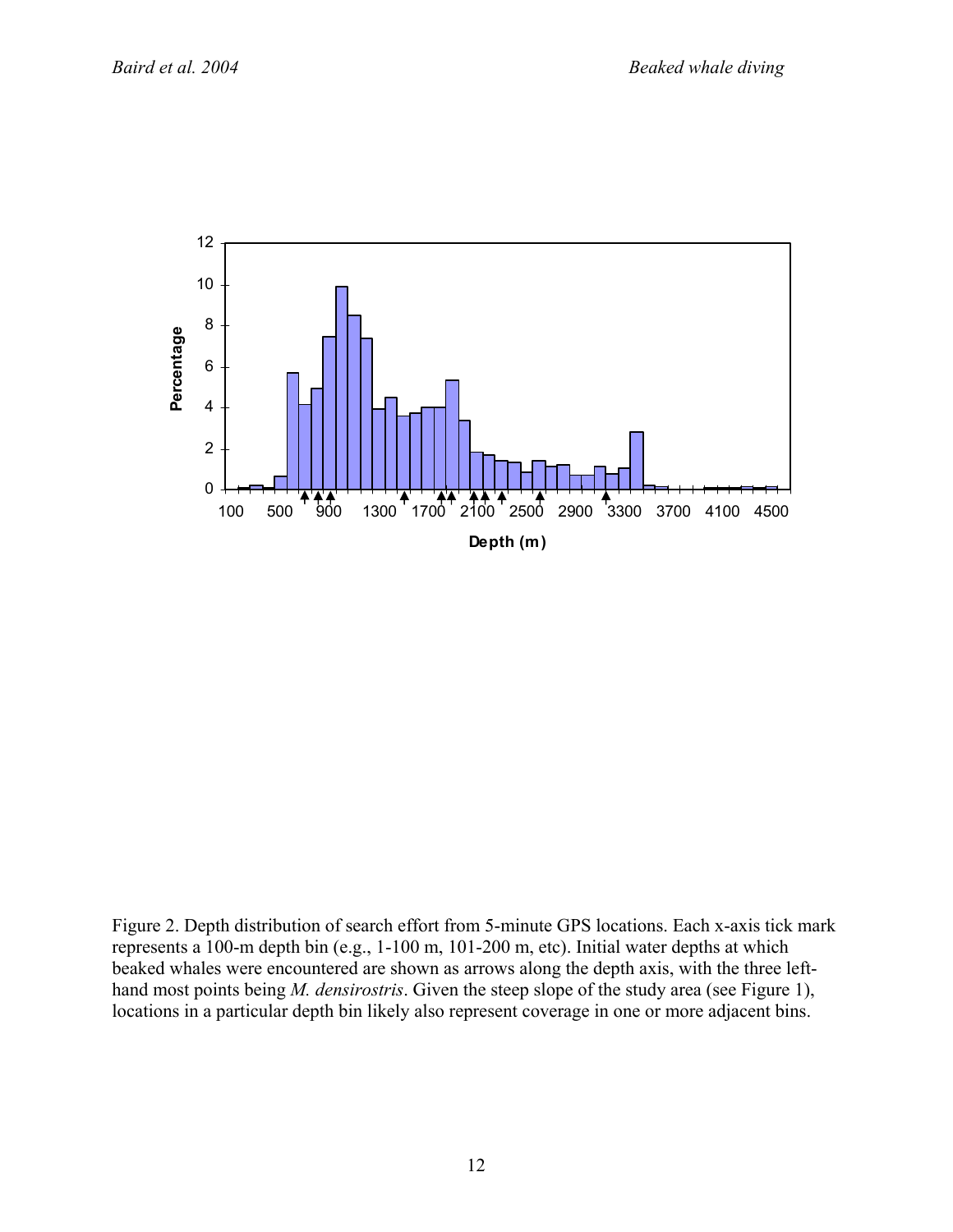

Figure 3. Cumulative percentage of time spent at different depths in the water column for an adult male *M. densirostris.* Depth is shown on a log scale.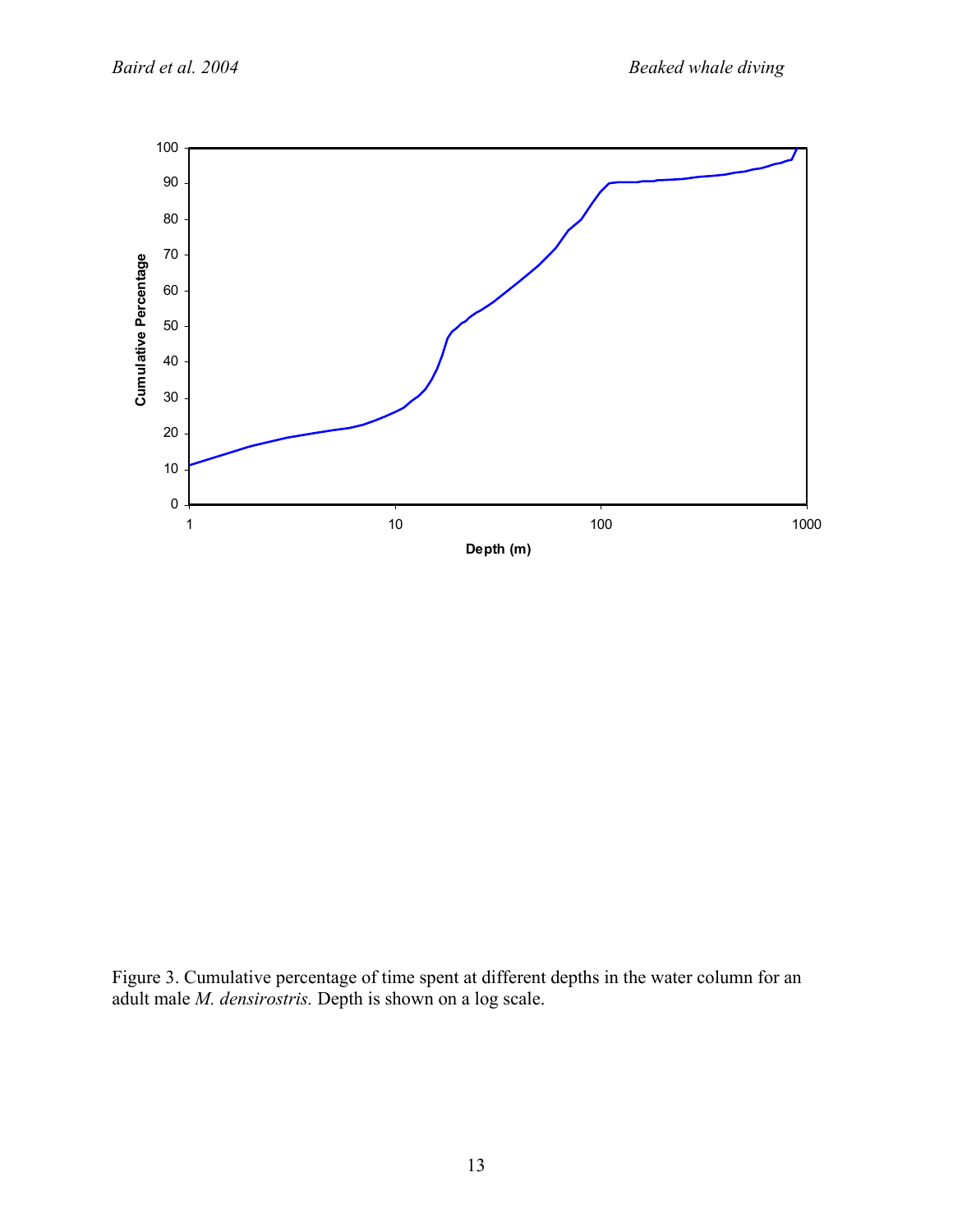

Figure 4. Depth (top, solid line) and velocity (bottom, dashed line) data for an adult male *M. densirostris.* No units are shown for velocity, as velocity varies with body size and position of the tag on the body. The first velocity spike is likely a response to tagging; the cause of the highest spike (at  $\sim$ 15.3 h) is unknown.